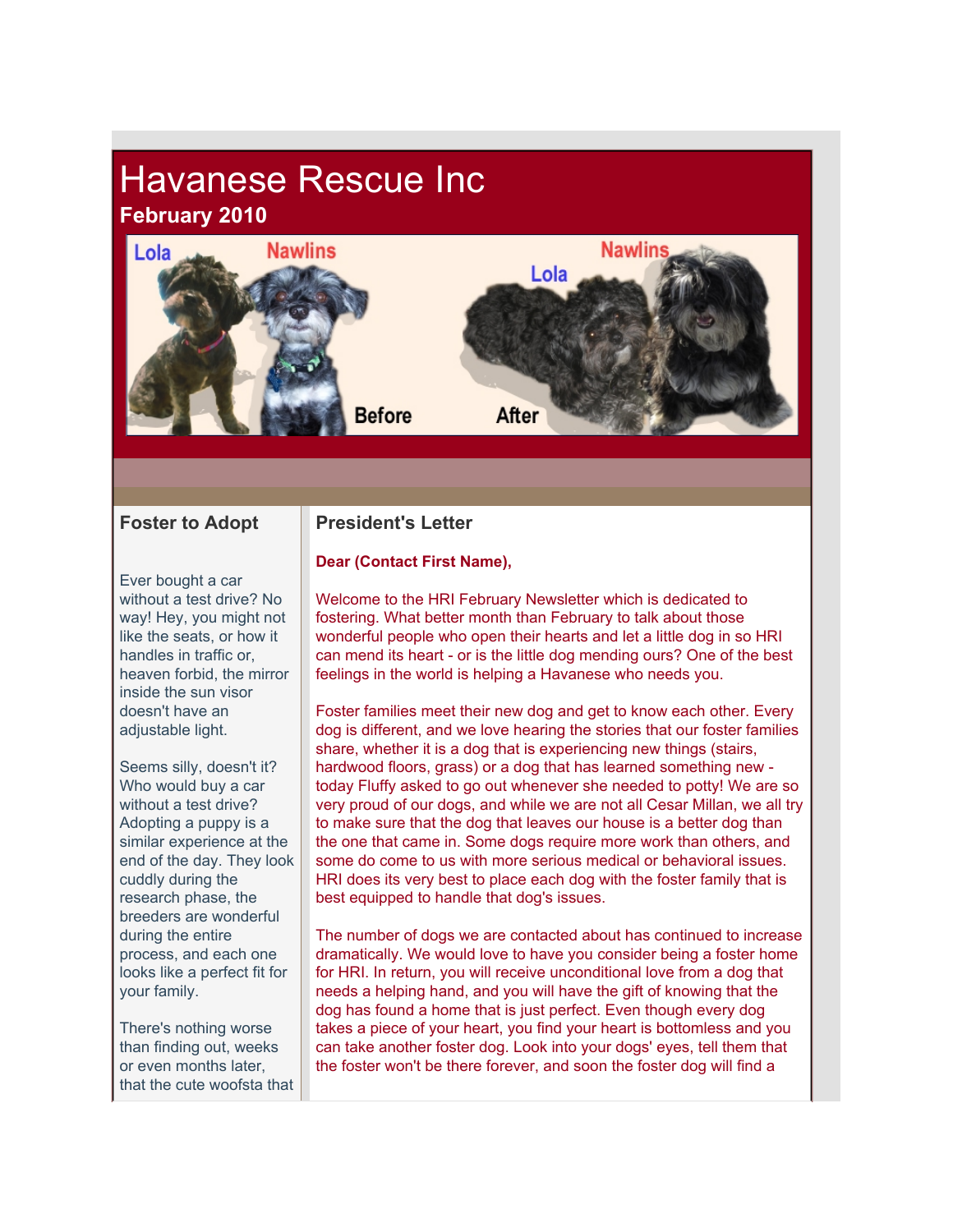looked like such a great addition to your family is just not working out. It really breaks your heart. At Havanese Rescue we understand the difficulty of making a commitment to adopt a new member into your family.

In order to help both you and us, we offer the "Foster to Adopt" program. We need loving homes for dogs that have been rescued for a multitude of reasons- too many to list here. Even a temporary home is better than the fate many of our Havanese dogs must endure.

Think of fostering one of our dogs as the perfect "test drive." We won't ask you to commit, we only ask that you help us out on a temporary basis, until a permanent owner can be found. If it turns out that during your fostering experience you have found the perfect match, then we have a triple win. The foster dog is safe, you've found a wonderful addition to your family, and Havanese Rescue can then help the next needy pup.

Should the foster dog not be a good fit for your family, no worries. It's still a positive experience: you've performed an outstanding service and saved the life of one of our gentlest creatures.

home as wonderful as your home. Please consider fostering, it would be a wonderful Valentine's Day resolution.

I'd also like to offer a heartfelt thanks to all of HRI's foster families who have made a difference in the lives of hundreds of rescued Havanese.

Jen, foster mom to Snoopy, Mae Mae, Molly, Cookie, Bertie, Freddy and George

#### **Letter From Home**

#### **Hi Ya-All!**

I'm Rockie from Rockford, but now I live in Florida. My new mom went to Illinois in September to attend a surprise birthday party for her father. While she was there she made arrangements to pick me up and bring me back for fostering. Well, the surprise was on her because once she saw me and I batted my big brown eyes at her, I melted her heart. It also helped that I immediately attached myself to her and gave her plenty of kisses. And I'm pretty darn cute!!!



My mom has fostered four other Havs and a few stayed with her during doggie transports. She flies around a lot and thankfully my trip with her was a one-way because I wasn't leaving. Besides, my Hav brother, Boomer, and I are the best of buds. We have so much fun doing the RLH through the house and backyard, playing with toys and going for walks. And can you believe it? We have the same birthday of May 11th! Boomer was born in 2005 and I was born in 2007. That was an omen for my mom!! And my big brother, Bailey, likes to snuggle up with me at night when we go to bed. I must say I'm a pretty lucky dog, even though some say pretty spoiled. Oh, did I tell you about the lizards down here to chase?? Yes, this is definitely my "Furever Home!!"

Love to all and lots of puppy kisses Rockie

**Changing Lives -- Mary Ellen Vickery**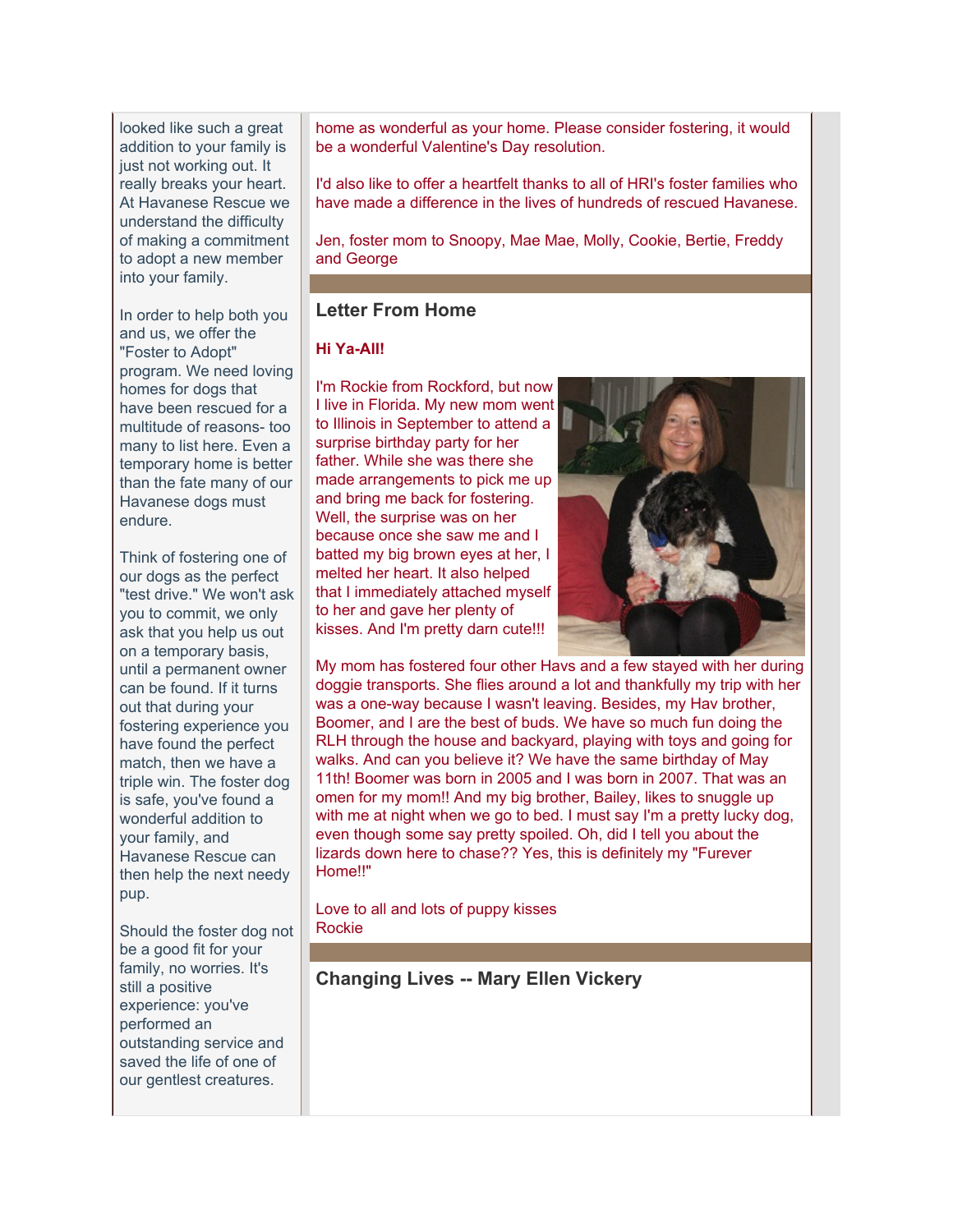So go ahead, sign up and take a Havanese for a "test drive." It's a short ride you will never regret.

## **HavToHavit General Store**



The IQube will not only keep

pets occupied and eliminate boredom, it also develops a dog's intelligence and puzzlesolving skills. Just place the soft plush balls inside the plush cube for dogs to remove over and over again. Durable and long lasting.

Size - Large - 6.25" square and the 4 balls are 3" in diameter.



Daisy and Libby playing with their new IQube.

Buddy, Clyde and Hunter love theirs too! See them in action [here](http://r20.rs6.net/tn.jsp?et=1103013234004&s=2126&e=001c6Yp42Q5NXYsIpaUKttqDplts0YyfRJucsya_VEZ7Ha58lPj_XnrHd8NVgnJ5Bno-iPyeGanV9YoKB-J3FY09KK9Zfah8UPmo4X4Ib0wwIx6Zj4qnT3wRlzyoCnpRTgt5WTmc7o8QaIIRAu4KDWBIA==)

#### Join Our Mailing List!

.

**Newsletter Staff**



What do Tucker, Teddy, Abby, Max, Michael, Joey, Gabby, Winston, Ozzie, Spike and Poochie have in common? For one, they all are HRI dogs who had serious health and/or behavioral problems to overcome when they first came into rescue. What is more important is the fact that Mary Ellen Vickery was their foster mom and rescue angel.

Fostering and rehabilitating a dog with medical or behavioral challenges is a huge commitment, and Mary Ellen has made this commitment not once but eleven times! After she quit showing and breeding Havanese, she wanted to make a difference by fostering dogs that may not have gotten another chance without her help. She just had no idea that there would be so many!

What is the secret to her success in rehabilitating problem dogs? Understanding that each dog is different and responds positively to different techniques is essential, according to Mary Ellen. What works for an anxious dog, may not work for a dominant dog. Take Tucker, for example, a bossy dog whose rebellious behavior toward strangers was too much to handle for two prior foster homes. He went berserk whenever someone came to the door, and his scrappiness gave everyone trying to groom him problems. As Mary Ellen points out, it is crucial not to be afraid of a dominant dog. She does not believe in punishment but rather in correction followed by positive reinforcement which, for Tucker, included forced lie-downs and doing tricks for treats. After several months of consistent behavior modification, he was ready for adoption. He now lives happily with his forever family.



Ozzie, on the other hand, was a sweet and loving, but very sick boy when he came into rescue eight months ago. He was nearly bald and had sores all over his body. He could not wear a collar or even be petted because he was in such pain, and he was quite malodorous because of fungal infections. With the help of a veterinary

dermatologist who diagnosed an autoimmune disease, Mary Ellen devised a specific treatment plan for Ozzie, consisting of daily oil baths, a special diet, fish oil supplements and medication.